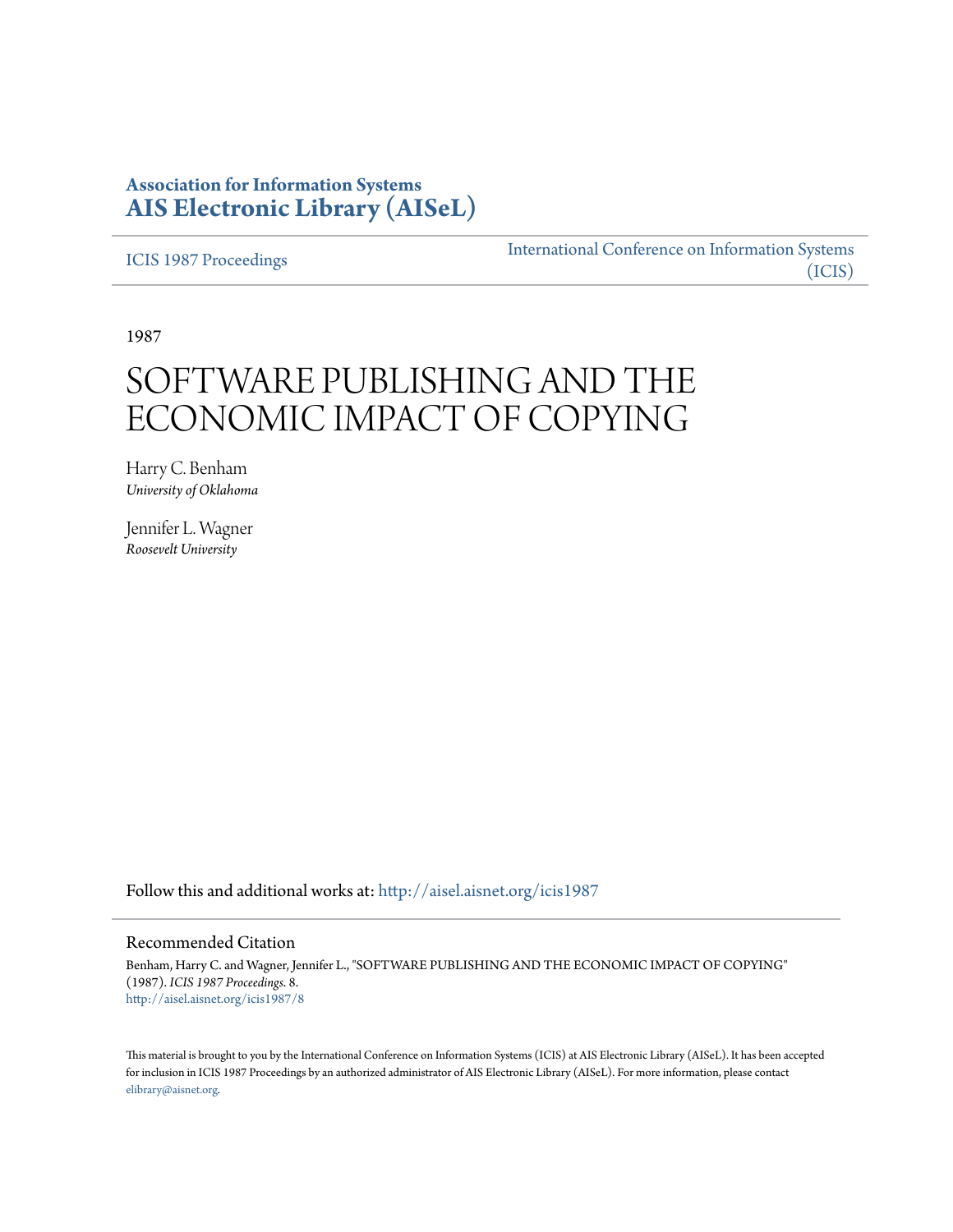## SOFTWARE PUBLISHING AND THE ECONOMIC IMPACT OF COPYING

Harry C. Benham Division of Economics University of Oklahoma

Jennifer L. Wagner Department of Management Roosevelt University

# ABSTRACT

Unauthorized duplication of microcomputer software is apparently commonplace. Recent decisions by major software publishers to drop "copy protection" may well result in even more unauthorized duplication. This paper addresses the impact of unauthorized software duplication on software publishers' profits. Software "clubs" of the type suggested by Buchanan (1965) are posited as providing a mechanism whereby software publishers can indirectly appropriate revenue for unauthorized software copies. It is shown that, under certain conditions, software publishers' profits may actually increase when users can make unauthorized copies.

Recent growth in microcomputer sales has brought Since unauthorized copying of software is perceived with it growth in the demand for microcomputer as a problem, there are also articles listing avenues software. Coincident with this growth has been an of legal "protection" available to software publishers<br>increased incidence of unauthorized duplication of (Price and Jones 1986) and articles discussing "copy increased incidence of unauthorized duplication of microcomputer software. Software publishers responded to unauthorized duplication of their into the original software product (Small 1985). products with various forms of "copy protection." Even with "copy protection devices," the claim has Microcomputer software is often thought of as a been made that on the order of 50 percent of all creative work worthy of protection under copyright been made that on the order of 50 percent of all microcomputer software currently in use is pirated laws. But surprisingly, there has been little specific (DiNacci 1986, p. 126). In 1986, major software treatment of the economic issues concerning publishers began removing "copy protection" from unauthorized copying of software or the impact of their products. This paper examines the economic software copying on the market for software effects of copying microcomputer software on products. Within the economics literature, software publisher revenues. Currently such unauthorized duplication of microcomputer software copying is unauthorized and illegal. The focus of falls within the purview of the considerable<br>this paper is on whether it might be in the best literature on optimal patents. Recent papers by this paper is on whether it might be in the best interest of the software publisher to authorize (at Novos and Waldman (1984) and Johnson (1985) expli-

The popular press has treated unauthorized -- that unauthorized copies are equivalent to duplication of microcomputer software as an evil originals, that the marginal costs of unauthorized directly analogous to theft. Consequently, some copies vary across individuals, and that the marginal articles admonish employers to prevent unauthorized cost of an unauthorized copy exceeds the marginal copying by their employees (Cooper and Somervill cost of producing an original -- greatly limit their<br>1985) and others describe how unauthorized copying application to unauthorized duplication of micro-1985) and others describe how unauthorized copying application to unauthorized duplication of micro-<br>injures the software publisher (Sacks 1985). It is computer software. In the case of unauthorized injures the software publisher (Sacks 1985). It is computer software. claimed that unauthorized copying reduces the copies of software, the "quality" of the copy is publisher's revenue and hence his incentive to often below that of the original, particularly if one

Software publishers protection" mechanisms which can be incorporated

least implicitly) such copying. Citly refer to unauthorized copying of software. However, the assumptions employed by these authors develop and bring to market new software products. includes documentation and publisher support of the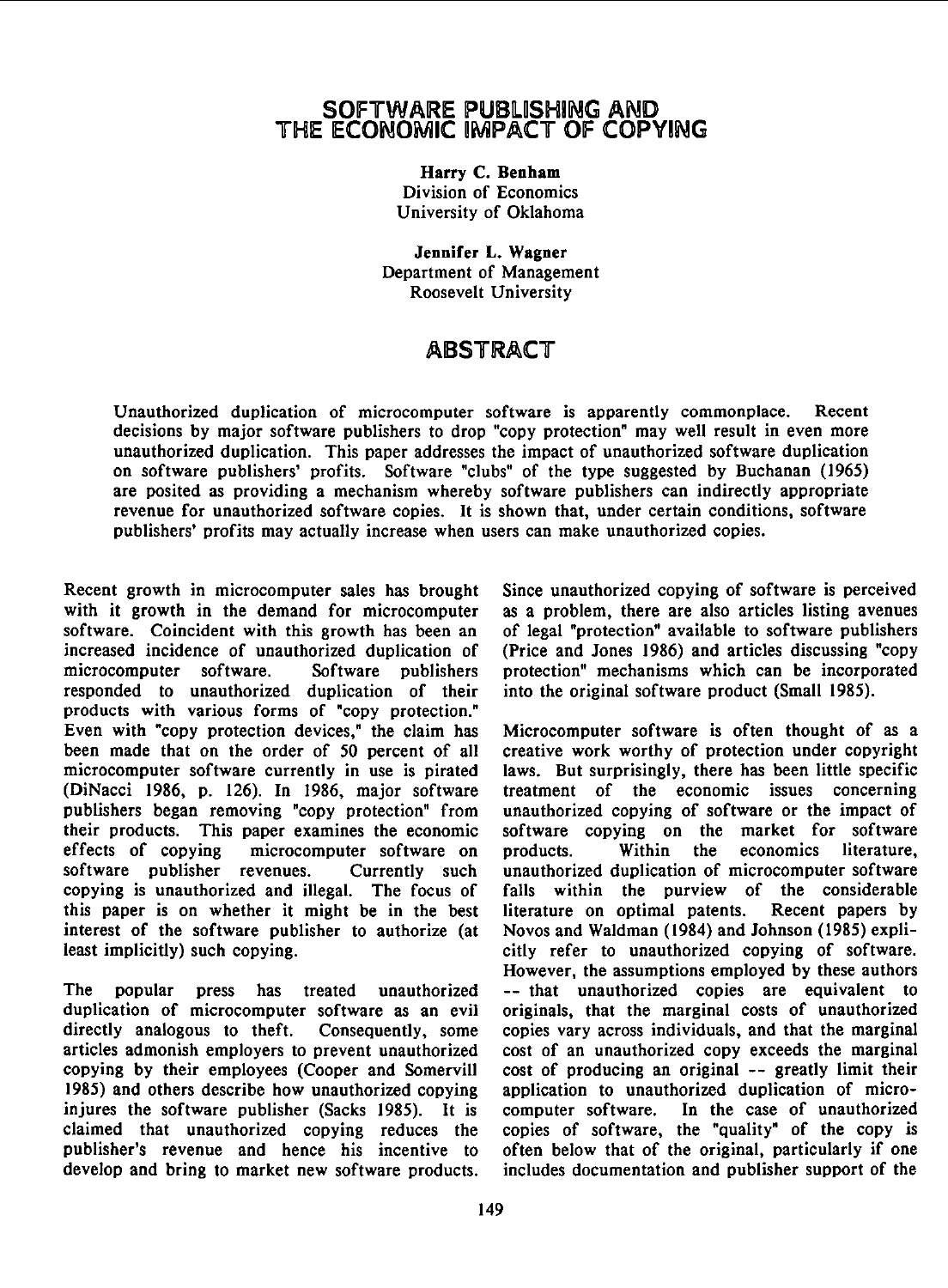Software which can be used to create unauthorized valuation of the product be  $u_i$ . Further, let copies is widely available. Thus the marginal cost individuals differ in their valuations of the product copies is widely available. Thus the marginal cost individuals differ in their valuations of the product of an unauthorized copy should not vary substan-<br>by having  $u_i$  distributed over the interval  $[0, U]$ of an unauthorized copy should not vary substan-<br>tially across individuals. Finally, the cost of an according to a density  $g(.)$  that is continuously unauthorized copy may be as low as the cost of <sup>a</sup> differentiable and nonzero in the specified interval. diskette, well below the producer's marginal cost If the software product sells for a price of P, an which includes documentation and product support. individual's net benefit from the purchase of the

This paper suggests that unauthorized copying of software need not adversely impact publishers' positive net benefits from the purchase of the revenues. Following Liebowitz (1985), <sup>a</sup> mechanism product will purchase the software product. is suggested which allows a software publisher to indirectly appropriate revenue from unauthorized Consider the publisher's pricing decision when copies. Thus unauthorized duplication of software unauthorized copying is effectively prevented. The may not reduce incentives to develop new software publisher's problem is to select the price,  $P_n$ , which products. maximizes profits or

The remainder of this paper is organized as follows. Section I presents a model of a software publisher's pricing decision when copying is possible. Section II discusses some implications of this model, including the possibility of publishers indirectly appropriating revenue from unauthorized copies. A necessary condition for the maximization of Section III illustrates the essential features of the equation (2) is model with numerical examples. Section IV provides some testable hypotheses based on the model.

### I. THE MODEL

The market for <sup>a</sup> particular software product is traditional "marginal cost equal to marginal revenue" considered. The software publisher's product is condition, assumed to be an imperfect substitute for other software products. The effect of this assumption is that the software publisher faces a downward sloping demand for his product. Equation  $(1)$ describes the publisher's total costs of producing  $x$ units of the product

$$
TC(x) = F + mx \tag{1}
$$

where F denotes the fixed costs of developing the as <sup>a</sup> result of lowering the price to P. Further software product and mx denotes the variable costs manipulation of equation (3) yields a profit maxiof production and sate of x units of the product. mizing price of For <sup>a</sup> microcomputer software product, the cost of an additional unit, m, would include the cost of duplicating a diskette, printing the documentation, and providing some expected amount of support to the purchaser.

Individuals may derive utility from the consumption of one unit of the software product or from the

product as part of an original software product. consumption of a copy. Let each individual's Software which can be used to create unauthorized valuation of the product be  $u_i$ . Further, let  $according$  to a density  $g(.)$  that is continuously individual's net benefit from the purchase of the product would be  $u_i$  - P. If obtaining an unautho-<br>rized copy is impossible, those individuals with

unauthorized copying is effectively prevented. The

$$
\pi = \frac{Max}{P} \int_{P}^{U} (P-m)g(x) dx - F.
$$
 (2)

some testable hypotheses based on the model.  
Finally, Section V contains concluding remarks and  
suggestions for future research.  

$$
-\int_{\text{dP}} g(x) dx - (P-m)g(P) = 0.
$$
 (3)

This condition can be rearranged to yield the

$$
mg(P) - Pg(P) - \int_P g(x) dx
$$
 (3a)

where the first term on the right hand side is the additional revenue from sales to individuals with valuation P and the second term is the revenue lost

$$
P_n = m + \frac{\int_{P_n}^{U} g(x) dx}{g(P_n)}
$$
 (4)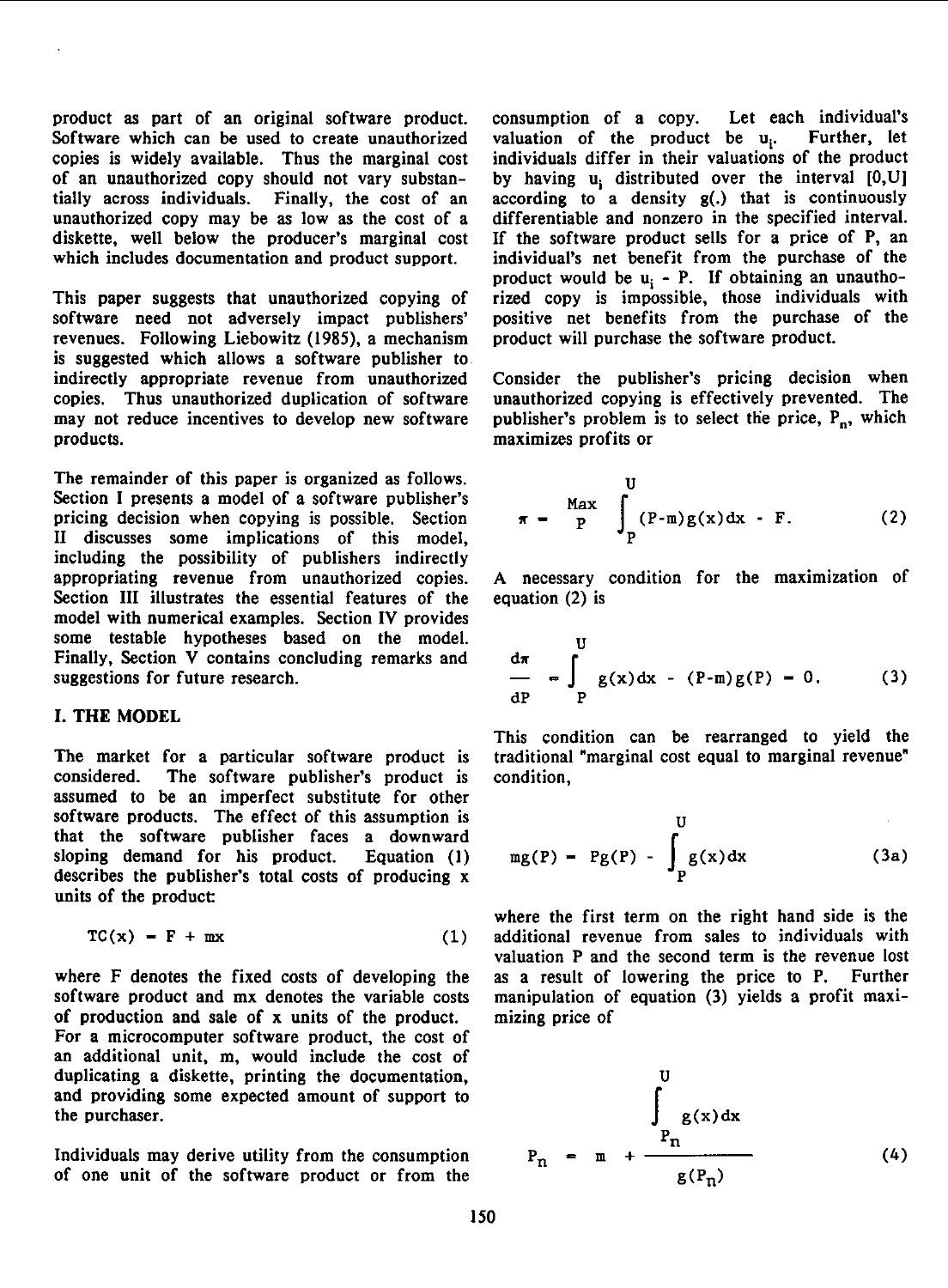where the price is equal to the variable cost plus a a)  $0 < \delta(n) < 1$  for  $n > 1$ , margin comprised of the ratio of total sales to b)  $\delta(n) > \delta(n+1)$ , marginal sales. c) c(n,P)  $\leq$  P,

Consider now the prospects of individuals obtaining  $c(n,P) - c(n+1,P)$  for all  $n > n'$ . unauthorized copies of the software product. How is an original located for the purpose of making an Assumption a) states formally that the club's copies unauthorized copy? What are the incentives for the are inferior to the original. Assumption b) owner of an original to allow copying? A software indicates that the "quality" declines as club size club in the sense of Buchanan (1965) is proposed to increases. The reasoning behind this assumption is of individuals come together to purchase one availability, quality, or access to documentation and original and make copies for the remaining club publisher support. The larger the club, the further members. For instance, a club could consist of each member is from the documentation and members. For instance, a club could consist of each member is from the documentation and three friends or business associates who arrange to publisher support. three friends or business associates who arrange to have one purchase a word processor, one purchase a spreadsheet, and one purchase a database manage- Assumption c) indicates that the cost to club ment program and then share their programs. members of unauthorized copies does not exceed the Alternatively, a "club" need not be so formal; purchase price of an original. If this assumption owners of software could meet, discuss their were violated, joining a club would always be less owners of software could meet, discuss their software holdings, and agree to swap. Participants are willing to allow their software to be copied in would be no unauthorized copying. exchange for receiving <sup>a</sup> copy of some other software. Other examples of clubs could include The final assumption, assumption d), is critical. It family members or workers in a particular depart- indicates that at some point the decline in the ment or office - situations where one purchased "quality" of the copied software exceeds the cost copy is used by more than one individual. savings from additional club members. This

What is the value or utility of an unauthorized copy ates sufficiently fast while cost savings decrease at to a club member? In this paper, it is argued that a decreasing rate. Those who have attempted to the "quality" of an unauthorized copy is less than read a photocopy of a software manual which the "quality" of an unauthorized copy is less than the "quality" of the original. Although the software heavily uses color would acknowledge that quality code may be an exact duplicate of the original, the can decline rapidly. The behavior of costs as club user of an unauthorized copy will not have access size increases can be predicted. Normally, one<br>to equivalent documentation or support from the would expect that the cost of an unauthorized copy to equivalent documentation or support from the publisher. Often only the software code is copied, would decline with club size. Indeed, if copies can leaving the unauthorized user with no documenta- be made at a cost of c and club members share tion. Sometimes the manual is also copied. equally the purchase of the original, then  $c(n,P) = c$ However, a photocopy of the manual may be  $+ P/n$  declines in n where P is the cost of an illegible in places, be missing pages, and is in a less original and n is the number of club members. convenient package. Let the net benefit of However, software clubs are engaged in illegal participating in a software club of size n be given activities. If the club's activities are detected and<br>by the club members prosecuted, the penalty could be

reduced quality of unauthorized copies and  $c(n,P)$  is tion d) seems reasonable. the effective cost of the unauthorized copies to members of <sup>a</sup> club of size n. The following specific Within this context, an individual will purchase an assumptions are made: original (join <sup>a</sup> club of size one) if

- 
- 
- 
- d) there exists n' such that  $\delta(n)$   $\delta(n+1)$  >

that the "quality" reduction is related to the

desirable than purchasing an original and there

condition will be met provided that quality deteriorby the club members prosecuted, the penalty could be substantial. Thus  $c(n, P)$  should perhaps contain an expected penalty term. Surely larger software clubs  $\delta(n)u_i - c(n,P)$ . are more likely to be detected than small clubs. Thus c(n,P) could increase with club size for larger values of n. With quality deterioration and the In the above expression, the  $\delta(n)$  term captures the probable behavior of  $c(n,P)$  discussed here, assump-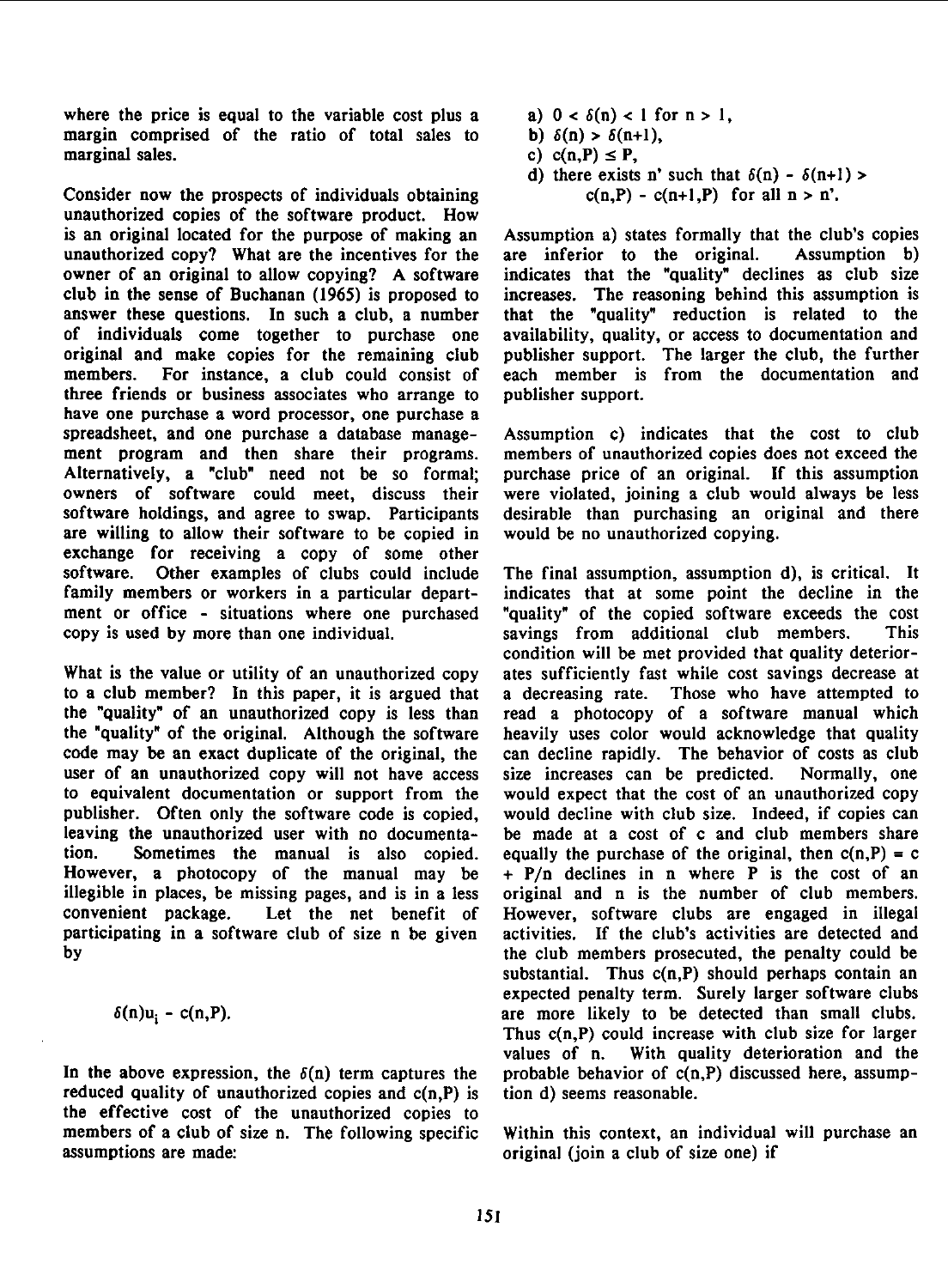$$
u_{\mathbf{i}} - P > 0 \text{ and } (5a)
$$

$$
u_{\mathbf{i}} - P > \delta(n)u_{\mathbf{i}} - c(n, P) \text{ for all } n \ge 2. \quad (5b)
$$

benefit from the purchase of an original is positive. given by Condition (5b) indicates that this same net benefit exceeds the net benefit that would result from joining a club of any size.

An individual will join a software club of size n if the net benefit from doing so is positive and<br>exceeds the net benefit of either joining clubs of Individuals with valuations  $u_i$  where exceeds the net benefit of either joining clubs of other sizes or purchasing the product. Formally, an individual will join a club of size n if  $U(n)$   $\downarrow$   $u_i$  <  $U(n-1)$  and  $u_i$  >  $U(P)$ 

$$
\delta(n)u_i - c(n,P) > 0,
$$
\n(6)

 $\delta(n)u_i - c(n,P) > u_i - P,$  (7)

 $\delta(n)u_i - c(n,P) > \delta(n+1)u_i - c(n+1,P)$ , and (8a)

$$
\delta(n)u_i - c(n,P) > \delta(n-1)u_i - c(n-1,P).
$$
 (8b)

Condition (6) indicates that the net benefit from negative net benefit, U(P), is obtained as joining <sup>a</sup> club of size n is positive. Condition (7) indicates that the net benefit from joining a club of size  $n$  is greater than the net benefit from purchasing an original. Finally, conditions (8a) and (8b) indicate that the net benefit of belonging to a It can be shown that  $U(n) < U(n-1)$ . club of size n dominates the net benefit of belonging to clubs of any other size.

Figure <sup>1</sup> illustrates the relationship between an the product. Rather, the publisher sells one individual's valuation of the software product,  $u_i$ , original to each club. Equations (9), (10), and (11) and club membership. Net benefit schedules are can be used to define  $n(u, P)$ , the size of club which and club membership. Net benefit schedules are can be used to define  $n(u,P)$ , the size of club which drawn for purchasers of originals (clubs of size an individual with valuation u would join if the drawn for purchasers of originals (clubs of size an individual with valuation u would join if the one), clubs of size two, and clubs of size three. software product were sold at a price of P. The Individuals whose valuation of the product exceeds density, g(u), indicates the number of individuals  $U(1)$  purchase the software since the net benefit with valuation level u. If those individuals are from purchasing the software exceeds the net members of <sup>a</sup> software club of size n(u,P), then benefit of all other alternatives. Individuals whose sales to individuals with evaluation level u would be valuation of the product falls between  $U(2)$  and given by  $g(u)/n(u,P)$ . In the presence of clubs, the  $U(1)$  join clubs of size two since it is in this range publisher's market contains individuals with that the net benefit of belonging to <sup>a</sup> club of size valuations as low as U(P). two exceeds that of all alternatives. Similarly, individuals whose valuations of the product falls between U(P) and U(2) join clubs of size three. software copying clubs may exist is to select <sup>a</sup> Finally, individuals whose valuations of the product price,  $P^*$ , which maximizes the publisher's profits or are below U(P) neither purchase nor copy the product since neither activity would yield a positive<br>net benefit. The relationship between product The relationship between product valuation and club size illustrated in Figure 1 becomes an important feature of this model.

) The points at which individuals switch to a club of size n,  $U(n)$ , can be determined from conditions  $(5)$ through  $(8)$ . The valuation level at which individuals switch to clubs of size one (purchase Condition (5a) indicates that the individual's net originals), U(1), follows from condition (5b) and is

$$
U(1) = n \left[\frac{1}{1-\delta(n)} [P - c(n, P)]\right]
$$
 (9)

will join clubs of size n. The switch point  $U(n)$ derived from condition (8a) is given by

$$
U(n) = \frac{c(n+1, P) - c(n, P)}{\delta(n+1) - \delta(n)}
$$
(10)

Finally, the lowest valuation level to yield a non-

$$
U(P) = \frac{Min}{n} \{ u_i \mid \delta(n)u_i - c(n, P) = 0 \} (11)
$$

When copying occurs, the publisher does not sell one unit of the product for each individual using software product were sold at a price of P. The

The publisher's problem in an environment where

$$
\pi = P \int_{U(P)}^{U} (P-m) \frac{g(x)}{n(x,P)} dx - F
$$
 (12)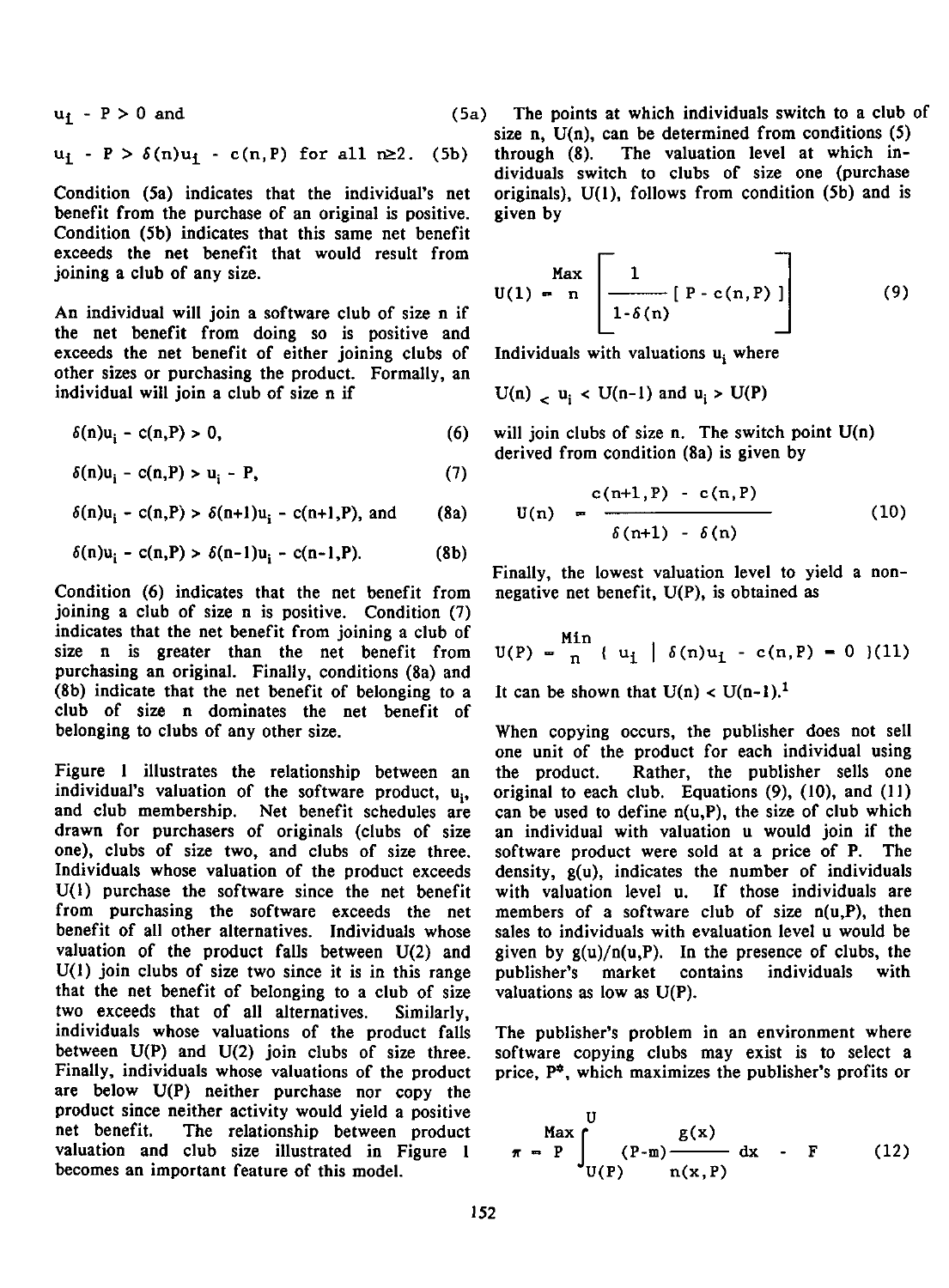

Figure 1.

where  $U(P) < P$  is the lowest valuation level for where the marginal revenue on the right hand side which a club of any size yields a positive net is comprised of two terms: additional revenue from which a club of any size yields a positive net benefit. A necessary condition for maximizing benefit. A necessary condition for maximizing sales generated by lowering the price and revenue equation (12), assuming an internal solution, is lost on previous sales due to the price reduction.

$$
\frac{d\pi}{dP} - \int_{U(P)} \frac{g(x)}{dx - (P-m)} dx - \int_{\pi(U(P), P)} g(U(P)) dx
$$
\n(15) way in which the quantum change in price. First the  
\n
$$
\frac{d\pi}{dx} = \int_{U(P)} \frac{g(x)}{n(x, P)} dx - \int_{\pi(U(P), P)} g(U(P)) dx
$$
\n(15)

Like equation (3), equation (13) can be arranged in Second, there is the U' term indicating how the the traditional "marginal cost equals marginal valuation level at which clubs form responds to a the traditional "marginal cost equals marginal revenue" form,

(13a)  
\n
$$
\begin{array}{c}\n\text{(13a)} \\
\text{(13a)} \\
\text{(13a)} \\
\text{(13a)} \\
\text{(13a)} \\
\text{(13a)} \\
\text{(13a)} \\
\text{(13a)} \\
\text{(13a)} \\
\text{(13a)} \\
\text{(13a)} \\
\text{(13a)} \\
\text{(13a)} \\
\text{(13a)} \\
\text{(13a)} \\
\text{(13a)} \\
\text{(13a)} \\
\text{(13a)} \\
\text{(13a)} \\
\text{(13a)} \\
\text{(13a)} \\
\text{(13a)} \\
\text{(13a)} \\
\text{(13a)} \\
\text{(13a)} \\
\text{(13a)} \\
\text{(13a)} \\
\text{(13a)} \\
\text{(13a)} \\
\text{(13a)} \\
\text{(13a)} \\
\text{(13a)} \\
\text{(13a)} \\
\text{(13a)} \\
\text{(13a)} \\
\text{(13a)} \\
\text{(13a)} \\
\text{(13a)} \\
\text{(13a)} \\
\text{(13a)} \\
\text{(13a)} \\
\text{(13a)} \\
\text{(13a)} \\
\text{(13a)} \\
\text{(13a)} \\
\text{(13a)} \\
\text{(13a)} \\
\text{(13a)} \\
\text{(13a)} \\
\text{(13a)} \\
\text{(13a)} \\
\text{(13a)} \\
\text{(13a)} \\
\text{(13a)} \\
\text{(13a)} \\
\text{(13a)} \\
\text{(13a)} \\
\text{(13a)} \\
\text{(13a)} \\
\text{(13a)} \\
\text{(13a)} \\
\text{(13a)} \\
\text{(13a)} \\
\text{(13a)} \\
\text{(13a)} \\
\text{(13a)} \\
\text{(13a)} \\
\text{(13a)} \\
\text{(13a)} \\
\text{(13a)} \\
\text{(13a)} \\
\text{(13a)} \\
\text{(13a)} \\
\text{(13a)} \\
\text{(13a)} \\
\text{(13a)} \\
\text{(13a)} \\
\text{(13a)} \\
\text{(13a)} \\
\text{(13a)} \\
\text{(13a)} \\
\text{(13a)} \\
\text{(13a)} \\
\text{(13a)} \\
\text{(13a)} \\
\text{(13a)} \\
\text{(13a)} \\
\text{(13a)} \\
\text{(13a)} \\
\text{(13a)} \\
\text{(13a)} \\
\text{(13a)} \\
\text{(13a)} \\
$$

lost on previous sales due to the price reduction. The interesting new feature of equation (13a) is the (13) way in which the quantity sold responds to a change in price. First there are sales to clubs of size n,

$$
\frac{g(U(P))}{n(U(P),P)}
$$

change in price. Further manipulation of equation (13) results in a profit maximizing price of

$$
\mathbb{P}\left[\frac{g(U(P))}{n(U(P),P)}\right]U' - \int_{U(P)}^{U} \frac{g(x)}{n(x,P)} dx \qquad P^* = m + \frac{U(P^*)n(x,P^*)}{[g(U(P^*)) / n(U(P^*),P^*)] U'} \qquad (14)
$$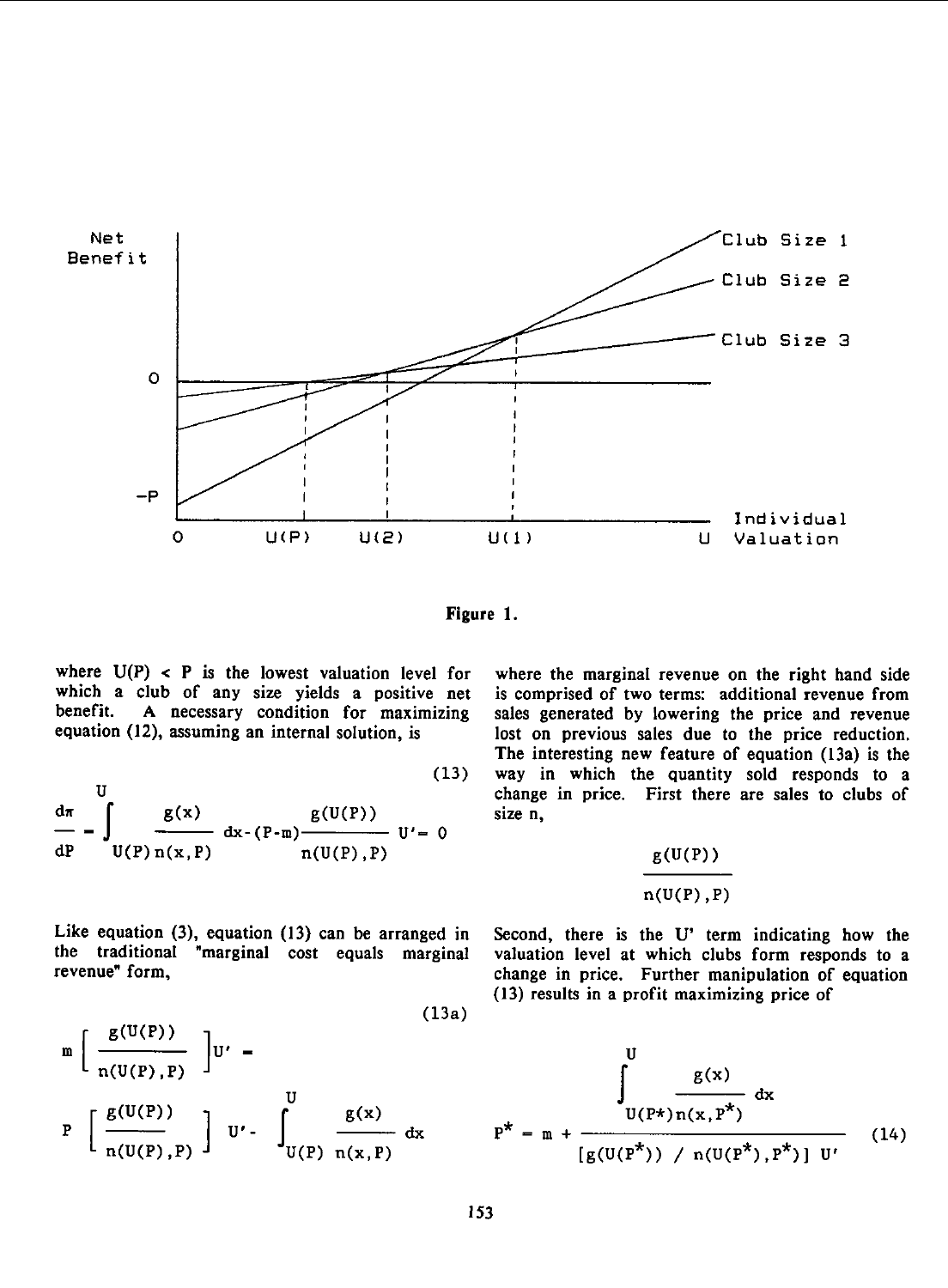Notice that since clubs purchase the software The potential for a publisher to indirectly approduct, the lower limit of integration,  $U(P^*)$ , is propriate revenue by exploiting club-induced product, the lower limit of integration,  $U(P^*)$ , is the valuation at which clubs cease to form. As segmentation of the market is depicted in panel b). was the case in equation (4), the profit maximizing The highest price shown on the vertical axis,  $P_1$ , is price is the marginal cost plus <sup>a</sup> margin comprised the price charged by the publisher. At this price,

in which <sup>a</sup> publisher sells <sup>a</sup> software product in an effective price to members of clubs of size three is environment where software clubs exist. The first  $P_3 = P_1/3$  with  $Q_3 - Q_2$  users. Thus the pubis that, although software clubs exist to make lisher's profit is represented by the sum of the unauthorized copies of the software, they also areas of the stair-stepped shaded rectangles in unauthorized copies of the software, they also generate sales, sales which might not have occurred panel b). if copying were effectively prevented. The second feature is the sorting or "self-selection" of software The kernel of this paper is that the shaded area in users into clubs of different sizes according to their panel b) may exceed the shaded area in panel a).<br>valuations of the product. Such segmentation of a With software clubs, the possibility exists for the valuations of the product. Such segmentation of a With software clubs, the possibility exists for the market can generally be used by the seller to publisher to gain the increased revenue associated market can generally be used by the seller to publisher to gain the increased revenue associated<br>increase revenues through price discrimination. In with effective price discrimination. Further, increase revenues through price discrimination. In with effective price discrimination. Further,<br>this case, the segmentation provides a mechanism software users implement the price discrimination by this case, the segmentation provides a mechanism through which the publisher can indirectly self-selecting themselves into clubs of various sizes. appropriate revenue from the unauthorized copies.

Figure 2 illustrates the relevant alternatives. Panel a) depicts the situation with no unauthorized Numerical examples will illustrate the phenomenon conving. The publisher's downward sloping demand of unauthorized copying allowing the publisher to copying. The publisher's downward sloping demand of unauthorized copying allowing the publisher to<br>curve is given by D. The maximum profit resulting increase profits. The attraction of these examples curve is given by D. The maximum profit resulting. from the equation of marginal costs (MC) and is that they emphasize the two major factors in the marginal revenues (MR) is represented by the above model: the publisher's pricing decision and marginal revenues (MR) is represented by the shaded area. The software is sold at <sup>a</sup> price of P the effect of "quality" deterioration of unauthorized and the quantity sold is Q. copies.

of the ratio of total sales to marginal sales. Q<sub>1</sub> originals are sold to individual users. Assuming the copies are made at a zero cost  $(c=0)$ ,  $(Q_2-$ II. DISCUSSION OF THE MODEL  $Q_1/2$  originals are sold at a price of  $P_1$  to clubs of size two. The effective price paid by the  $Q_2 - Q_1$ There are two interesting features of the situation club members is thus  $P_2 = P_1/2$ . Similarly, the

### III. NUMERICAL EXAMPLES



### Figure 2.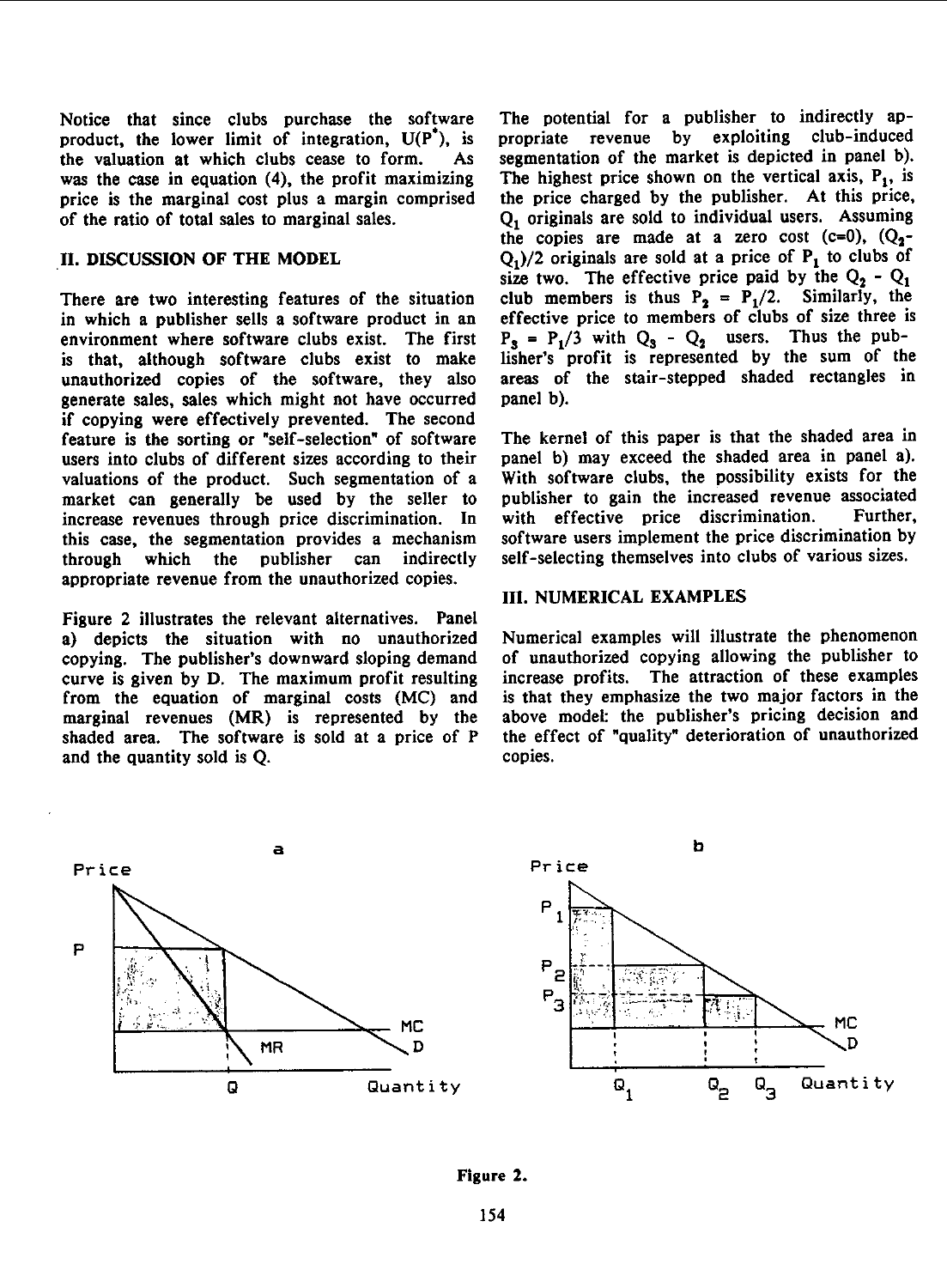Values for the model's "parameters" are required for The second distribution is triangular with these examples. The publisher's fixed cost, F, does not affect the pricing decision or the quantity sold; it affects only profits. A value of 500 is used for It arrects only profits. A value of 500 is used for<br>F. The publisher's marginal costs consist of<br>reproducing the program disks, printing the reproducing the program disks, printing<br>documentation, distributing the product, documentation, distributing the product, and With this distribution, the easy correspondence<br>providing some user support. The marginal cost between valuation and quantity sold is lost. parameter, m, is set to 10 as a reference value. However, a symmetric, unimodal distribution may Club copying costs are assumed to be given by more accurately reflect "real world" valuations.  $c(n,P) = c + P/n$ , where three different values of c, When unauthorized copies cannot be made, these the cost of an unauthorized copy, are used to parameter values are sufficient for determining the illustrate the effect of copying costs on the extent publisher's price, quantity sold, and profits. For illustrate the effect of copying costs on the extent publisher's price, quantity sold, and profits. For reference, Table 1 contains the values of these yields a profit maximizing price of 55, quantity sold "parameters." To be concrete, these values may be of 45 units, and total revenue of 2475, resulting in "parameters." To be concrete, these values may be of 45 units, and total revenue of 2475, resulting in considered as dollar amounts.

market and the distribution of individual valuations revenue of 2702, resulting in profits of 1583. within the market. For convenience, the size of the market is set to 100. Since the distribution of the market is set to 100. Since the distribution of In order to determine the outcome when it is valuations within the market affects the publisher's possible to make unauthorized copies, values of  $\delta(n)$ pricing decision and unauthorized copying, two must be established. The first set of values for market distributions are considered. The first is a  $\delta(n)$  was chosen to illustrate a situation where market distributions are considered. The first is a  $\delta(n)$  was chosen to illustrate a situation where<br>uniform distribution with  $\delta$ 

$$
g(x) = 1, \ 0 \le x \le 100.
$$

Specifying a uniform distribution for  $g(.)$  on the charging a price of 100 rather than the no-copying interval  $[0,100]$  provides easy translation between price of 55. In this case, copying has clearly interval [0,100] provides easy translation between valuation levels and the quantity sold. For example, reduced sales (23.64 units rather than 45), but if individuals with valuations in excess of 75 profits have increased from 1525 to 1627.60. When<br>purchase the product, then 100 - 75 or 25 units c=1 or c=2, unauthorized copying is reduced, yet purchase the product, then  $100 - 75$  or  $25$  units c=1 or c=2, unauthorized copying is reduced, yet would be sold.

$$
g(x) = \begin{cases} .04x, & 0 \le x \le 50 \\ 4 - .04x, & 50 < x \le 100 \end{cases}
$$

between valuation and quantity sold is lost. For the uniform distribution, solution of equation (4) profits of 1525. For the triangular distribution, solution of equation (4) yields <sup>a</sup> profit maximizing The density function, g(.), sets both the size of the price of 44.29, quantity sold of <sup>61</sup> units, and total

> possible to make unauthorized copies, values of  $\delta(n)$ copying initially has little impact on the quality of the software product. Given the  $\delta(n)$  values in Table 2, no one would purchase an original and the majority of sales would go to clubs of size two. If c=0, the publisher's profits are maximized by profits remain above their no-copying level.

Table 1. Parameter Values

| Parameter | Value   | Meaning                                                                |
|-----------|---------|------------------------------------------------------------------------|
|           | 500     | Publisher Fixed Cost                                                   |
| m         | 10      | Publisher Variable Cost                                                |
|           | 0, 1, 2 | Cost of Unauthorized Copy<br>(exclusive of purchasing<br>the original) |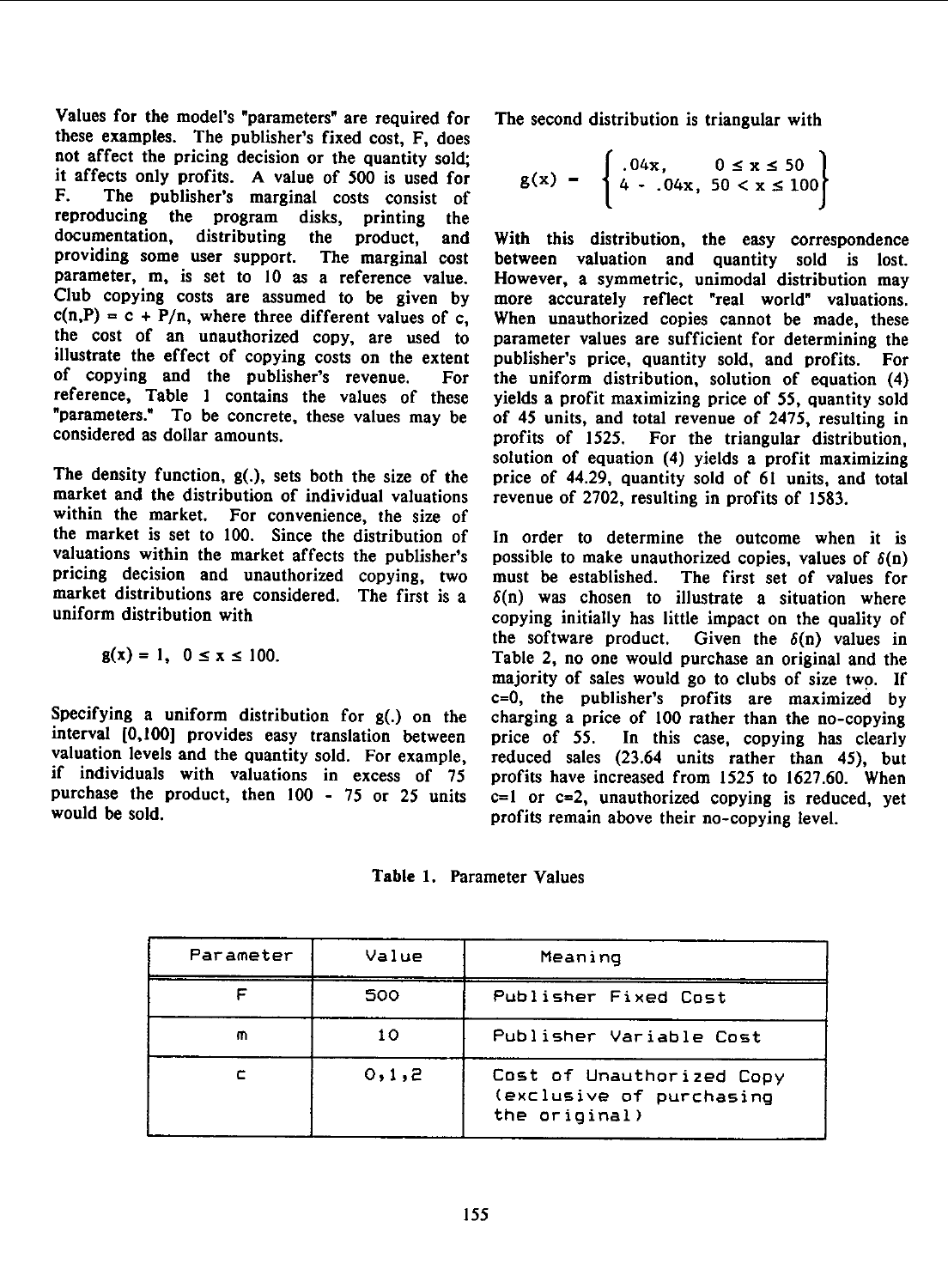|              |             |          | $C=0$ , $P=100.00$ | $C=1$ , $P=99.00$ |         | $C=2$ , $P=98.00$ |         |
|--------------|-------------|----------|--------------------|-------------------|---------|-------------------|---------|
| Club<br>Size | $\delta(n)$ | $Q-Sold$ | Revenue            | $Q-Sold$          | Revenue | Q-Sold            | Revenue |
|              | 1.00        | 0.00     | 0.00               | 0.00              | 0.00    | 0.00              | 0.00    |
| $\mathbf{P}$ | .95         | 22.22    | 2222.00            | 122.50            | 2227.50 | II 22.78          | 2232.44 |
| Э            | .65         | 1.42     | 142.00             | .90               | 89.10   | 0.37              | 36.26   |
| 4            | .40         | 0.00     | 0.00               | 0.00              | 0.00    | 0.00              | 0.00    |
| Totals       |             | 23.64    | 2634.00            | 23.40             | 2316.60 | 123.15            | 2268.70 |
| Profits      |             | 1627.60  |                    | 1582.60           |         | 1537.20           |         |

Table 2. Uniform Distribution

The triangular distribution yields results comparable Tables 4 and 5 utilize a second set of values for to those shown in Table 2. Table 3 uses the same  $\delta(n)$ . These values illustrate a situation where to those shown in Table 2. Table 3 uses the same values of  $\delta(n)$  as Table 2. In Table 3 the majority of sales are to clubs of size two. For all three product. Table 4 presents the publisher's maximum<br>values of c. the publisher's price is substantially profit under the different values for c assuming a values of c, the publisher's price is substantially profit under the different values for c assuming a above the no-copying price of 44.29 and the uniform distribution. When copying has such an above the no-copying price of 44.29 and the uniform distribution. When copying has such an resulting profits are greater than the no-copying adverse impact on product quality, sales to resulting profits are greater than the no-copying adverse impact on product quality, sales to profits of 1583. Thus the self-selective behavior of individuals are reduced only slightly from the 45 profits of 1583. Thus the self-selective behavior of club members allows the publisher to effectively acquire revenue for unauthorized copies.

copying greatly reduces the quality of the software product. Table 4 presents the publisher's maximum units which would have occurred if copying were<br>not possible. Additional revenues are earned on

|              |             | $C=0$ , $P=81.50$ |         | $C=1$ , $P=79.50$ |         | $C=2$ , $P=78.00$ |         |
|--------------|-------------|-------------------|---------|-------------------|---------|-------------------|---------|
| Club<br>Size | $\delta(n)$ | Q-Sold            | Revenue | llQ-Sold          | Revenue | Q-Sold            | Revenue |
|              | 1.00        | 0.00              | 0.00    | 0.00              | 0.00    | 0.00              | 0.00    |
| $\mathbf{z}$ | .95         | 29.50             | 2404.25 | 130.49            | 2423.95 | 131.22            | 2435.16 |
| Э            | .65         | 2.02              | 164.63  | 1.07              | 85.06   | 0.15              | 11.70   |
| 4            | .40         | 0.00              | 0.00    | 0.00              | 0.00    | 0.00              | 0.00    |
| Totals       |             | 31.52             | 2568.88 | 31.56             | 2509.01 | 131.37            | 2446.86 |
| Profits      |             | 1753.75           |         | 1693.40           |         | 1633.16           |         |

Table 3. Triangular Distribution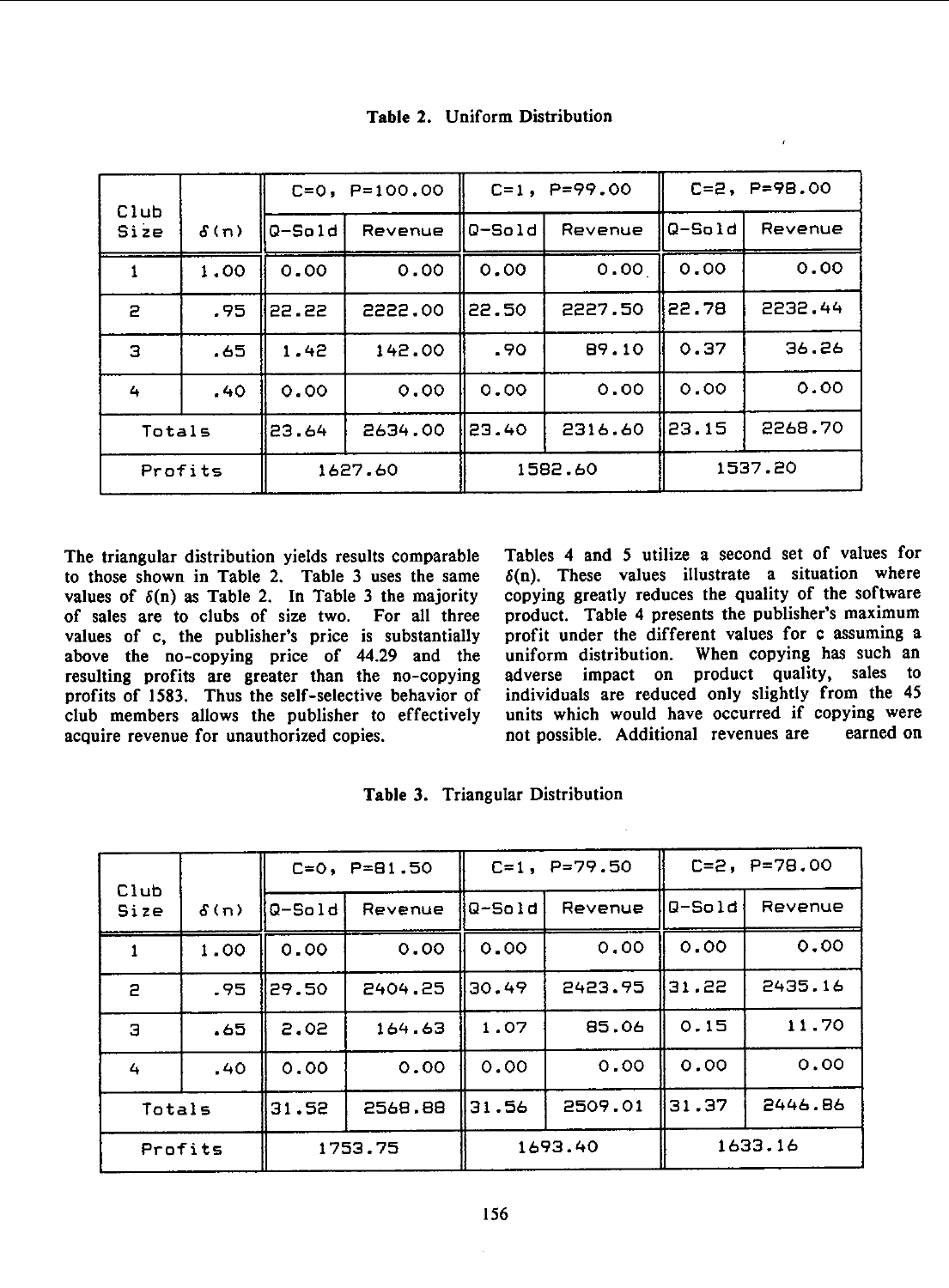| Club         |             |         | $C=0$ , $P=58.00$ | $C=1$ , $P=57.50$ |         | $C=2$ , $P=57.50$ |         |
|--------------|-------------|---------|-------------------|-------------------|---------|-------------------|---------|
| Size         | $\delta(n)$ | Q-Sold  | Revenue           | lQ-Sold           | Revenue | Q-Sold            | Revenue |
|              | 1.00        | 142.00  | 2436.00           | 142.50            | 2443.75 | 42.50             | 2443.75 |
| $\mathbf{z}$ | .50         | 0.00    | 0.00              | 0.00              | 0.00    | 0.00              | 0.00    |
| в            | .40         | 3.22    | 186.76            | 2.36              | 135.70  | 1.53              | 87.97   |
| 4            | .20         | 0.00    | 0.00              | 0.00              | 0.00    | 0.00              | 0.00    |
| Totals       |             | 145.22  | 2622.89           | 144.68            | 2579.45 | 44.03             | 2531.72 |
| Profits      |             | 1670.56 |                   | 1630.85           |         | 1591.42           |         |

Table 4. Uniform Distribution

club sales so that, in every instance, the publisher's IV. TESTABLE IMPLICATIONS profit exceeds the no-copying level of 1525. Table 5 displays similar results for the triangular A number of the assumptions employed in developing distribution. Thus increased publisher profits can the model presented above are potentially testable be obtained for a variety of values of  $\delta(n)$ , underlying distributions, and copying costs when underlying distributions, and copying costs when software declines when unauthorized copies are copying is possible.<br>made is testable. Further, the amount of quality

the model presented above are potentially testable as are the model's implications. That the quality of made is testable. Further, the amount of quality

| Table 5. |  | <b>Triangular Distribution</b> |
|----------|--|--------------------------------|
|----------|--|--------------------------------|

| Club         |                  | $C=0$ , $P=47.00$ |         | $C=1$ , $P=46.00$ |         | $C=2$ , $P=45.50$ |         |
|--------------|------------------|-------------------|---------|-------------------|---------|-------------------|---------|
| Size         | $\delta(n)$      | llQ-Sold          | Revenue | Q-Sold            | Revenue | lQ-Sold           | Revenue |
|              | 1.00             | 55.82             | 2623.54 | 57.68             | 2653.28 | 158.60            | 2666.30 |
| $\mathbf{z}$ | .50 <sub>2</sub> | 0.00              | 0.00    | 0.00              | 0.00    | 0.00              | 0.00    |
| Э            | .40              | 4.50              | 211.50  | 2.99              | 137.54  | 1.52              | 69.16   |
| 4            | .20              | 0.00              | 0.00    | 0.00              | 0.00    | 0.00              | 0.00    |
| Totals       |                  | 56.06             | 2835.04 | 60.67             | 2790.82 | 60.12             | 2735.46 |
| Profits      |                  | 1731.84           |         | 1684.12           |         | 1634.26           |         |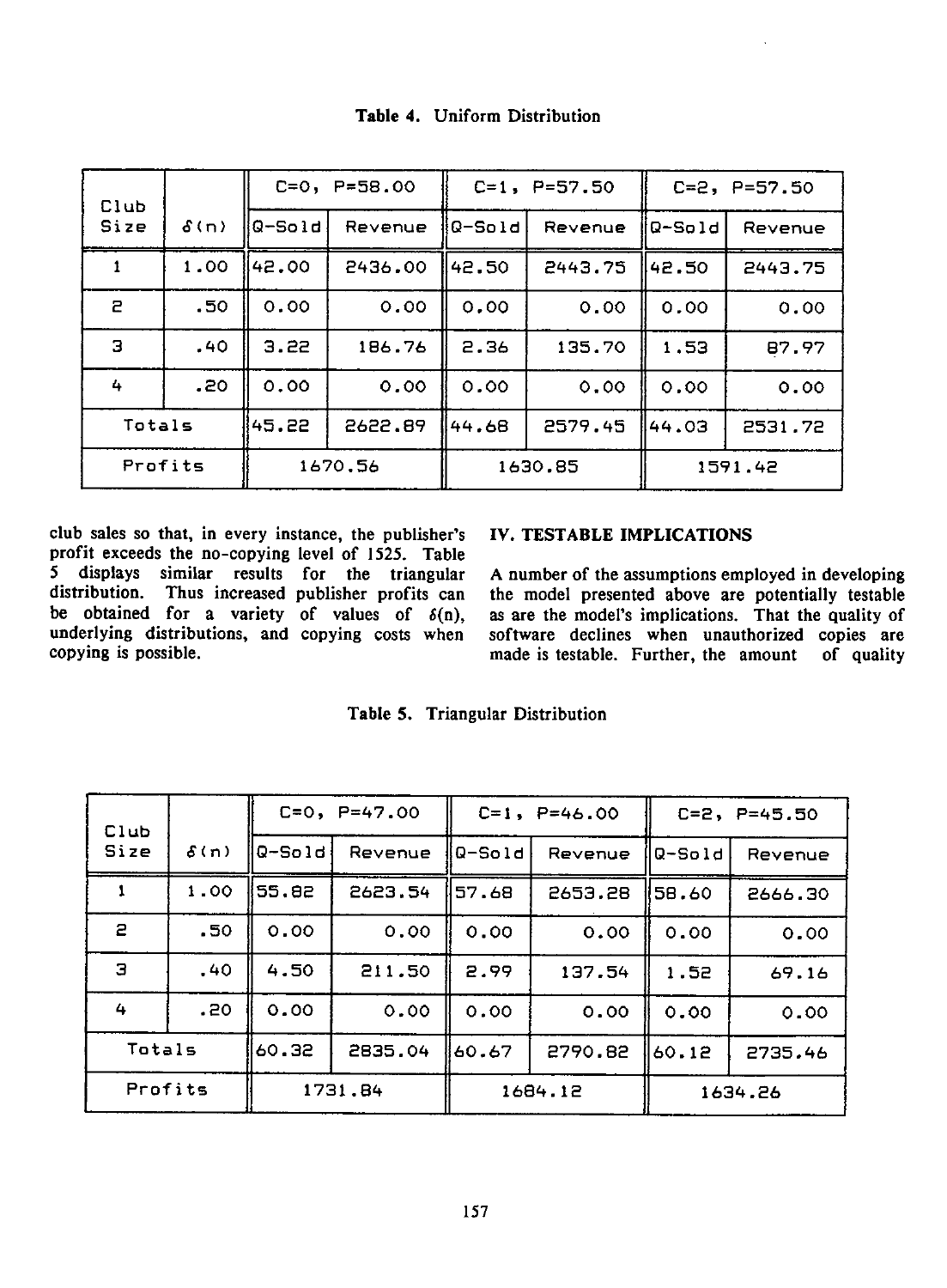deterioration may depend upon characteristics of the removed its hardware lock and raised its price<br>software product. For example, an unauthorized approximately 30 percent. software product. For example, an unauthorized copy of a product which is menu-driven with extensive on-line "Help" facilities may suffer little quality decline. Alternatively, an unauthorized copy software publishers' profits may be increased by of a product which is command-driven with a copying. The use of multivariate techniques may of a product which is command-driven with a copying. The use of multivariate techniques may complex set-up procedure employing specialized detect a positive correlation between profits and complex set-up procedure employing specialized detect a positive correlation between profits and<br>device drivers may suffer considerable quality the extent to which the software has been copied, device drivers may suffer considerable quality the extent to which the software has been copied,<br>decline taking suitable covariates into account. The

In the model, software club sizes were self-limiting. unobserved copying activity. Although members of software clubs may be reluctant to provide information on their activities V. CONCLUSIONS AND FUTURE RESEARCH for fear of prosecution, specialized survey research techniques may be able to elicit appropriate data. The model and the numerical examples suggest that<br>The key empirical issue is that the clubs be small. unauthorized copying of microcomputer software The key empirical issue is that the clubs be small.

indirectly appropriate revenue from unauthorized adjusting prices to reflect unauthorized copying by copies by increasing the price of the original. users, it may actually be possible for publishers to Comparison of "copy protected" and "unprotected" achieve higher profits. software prices should confirm that prices increase when copying is possible. On this point there is The arguments presented in this paper should<br>some anecdotal evidence. One interesting phenome-<br>generate further investigation of the effects of some anecdotal evidence. One interesting phenome-<br>non has been the release of both "copy protected" unauthorized duplication of microcomputer software. non has been the release of both "copy protected" unauthorized duplication of microcomputer software.<br>and "unprotected" versions of the same software The testable implications set forth in the previous and "unprotected" versions of the same software The testable implications set forth in the previous product. In every instance, the "unprotected" section are obvious candidates for further research. product. In every instance, the "unprotected" version commands <sup>a</sup> substantial price premium. One In addition, several other topics are deserving of popular word processor, for example, is available attention. Additional understanding of the nature, with "copy protection" for \$75 while the "un- causes, and consequences of quality deterioration is with "copy protection" for \$75 while the "unprotected" version sells for between \$200 and \$250. needed. Estimates of "real world" product valuation Another example is provided by a memory-resident distributions, publisher marginal costs, and the costs program available in "copy protected" and of unauthorized copying are required. Finally, it "unprotected" versions. The publisher reports that would be desirable to develop a general characteri-<br>the more expensive "unprotected" version has zation of necessary conditions under which copying the more expensive "unprotected" version has zation of necessary conditions used the "copy protected" version by a factor of increases publisher profits. outsold the "copy protected" version by a factor of five to one (Carroll 1986. p. 37). While "copy protection" schemes may detract from the product ENDNOTES and account for some of the price differential, one could also attribute the price differential to  $1$  Berglas (1976) has also shown that individuals sort whether or not more than one individual is likely to themselves into clubs whose members have similar use the product.  $\blacksquare$ 

Another piece of anecdotal evidence is the lack of  $\frac{2}{3}$  This assumption is not necessary. It serves only market success of software using a hardware "lock." to simplify the diagram. Similar results are market success of software using a hardware "lock." Hardware "locks," physical devices which must be obtained with  $c > 0$ . present in or on the microcomputer in order to use the software, have existed for a number years. The few software products which utilize these devices REFERENCES are largely unknown despite their functionality and their having preceded now popular products in the Berglas, E. "On the Theory of Clubs." American<br>market. One such "locked" product has recently *Economic Review*, Vol. 66, May 1976, pp. 116-121. market. One such "locked" product has recently

A final testable implication of the model is that software publishers' profits may be increased by decline. The covariates into account. The taking suitable covariates into account. The decline. availability of third-party A second testable implication concerns club sizes. instruction manuals could serve as <sup>a</sup> proxy for the

does not necessarily impact adversely upon the revenue or profits of software publishers. By In the numerical examples, publishers were able to revenue or profits of software publishers. By